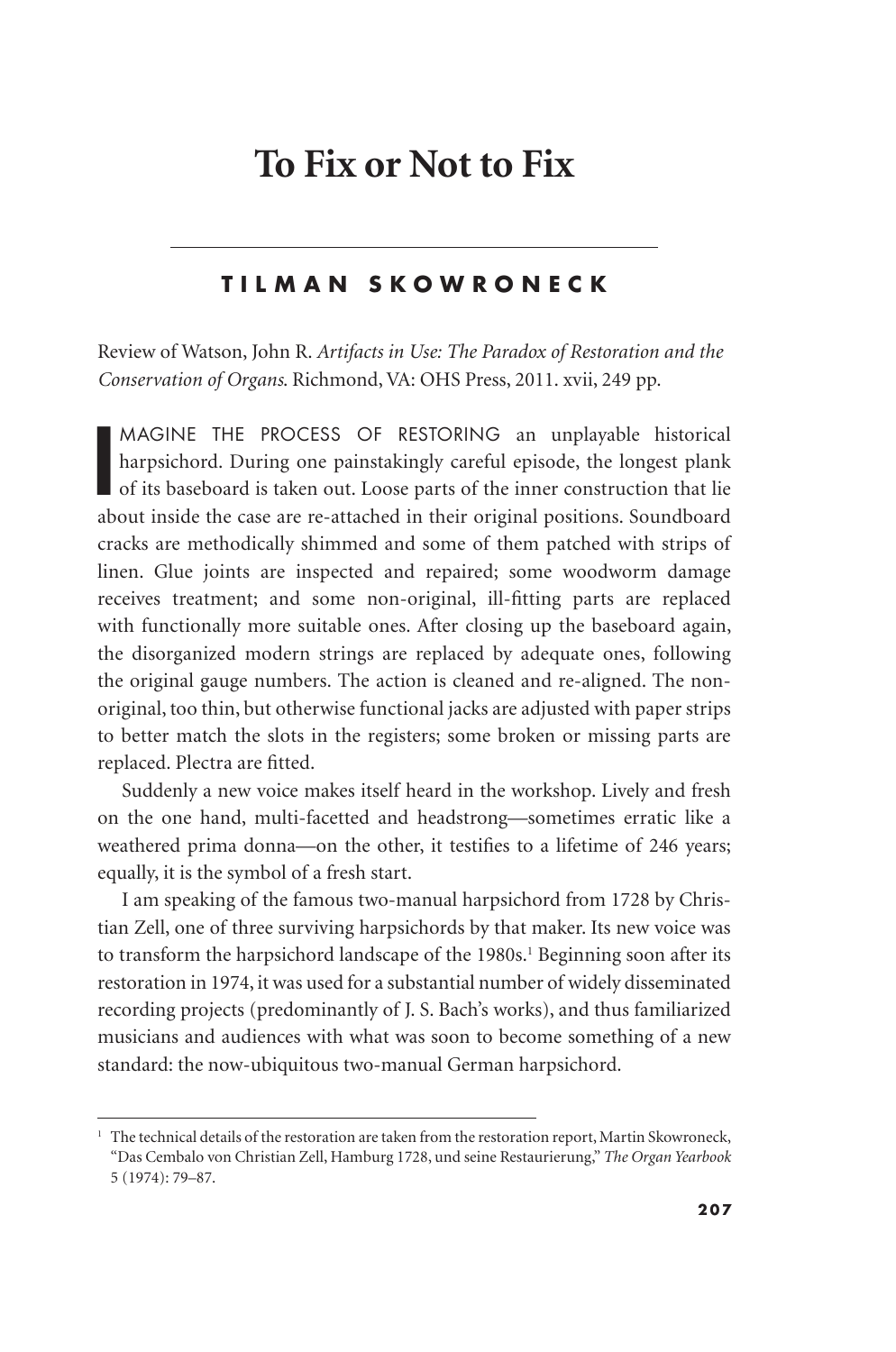To be sure, this model was not embraced as a new option because of its (uneventful, some would have it) disposition of two 8' stops, a 4', and a buff stop. Rather, it was very much the sound of the Zell that spoke to listeners' imaginations. Its spectrum between mellow and belligerent, its unique way of handling polyphony and projecting sound, its silvery buzz but also its crankiness and unforgiving rattle when played aggressively: all these became embedded in our minds as parameters that somehow helped to explain Bach and Handel anew.

When a unique historical artifact regains the capability to serve as a tool that can convey historical values, inform performance practices, and excite our sense of beauty, our emotional response is strong. Consider, then, the following example.

The Stadsmuseum in Gothenburg, Sweden houses a claviorgan by the organ and piano maker Johann Andreas Stein from 1781.<sup>2</sup> It is unique for four main reasons. First, it is the only known combination instrument by Stein that brings together a grand piano and a small organ. Second, the piano part has the first known surviving German hammer action. Third, it is the only surviving grand piano by Stein with a short bass scaling. Fourth, its case construction differs in some ways from Stein's later pianos.

This instrument may have been altered marginally when it was in active use, but many of the original features are preserved and could be re-established to their original state. However, some strong arguments speak against such an attempt to put the instrument back in order. Among the more obvious ones is that ephemeral materials like leather would have to be replaced at a rather larger scale than advisable. A less obvious argument is that the pattern discernible through its damaged parts, and the manner in which it was repaired over time—however inexpertly done in some cases—contain important information about both Stein's development and an early part of the instrument's history that would be irretrievably destroyed in an attempt to regain full functionality.

A restorer of this instrument would, for example, have to stabilize Stein's famous design flaw—a weak and self-destroying wrest plank attachment. This would, however, mean an intrusion into what restorers and conservators would call the *form* of the object, that is, the object's original shape as envisioned and crafted by its maker. The restoration would also have to take care of the openended wooden hammer Kapsels (a German term for the fork-like device in which the hammers are hinged in a German/Viennese piano action), some of which have split where the hammer axle is fixed in the wood. (In this design,

<sup>2</sup> Inventory no. GM: 4478.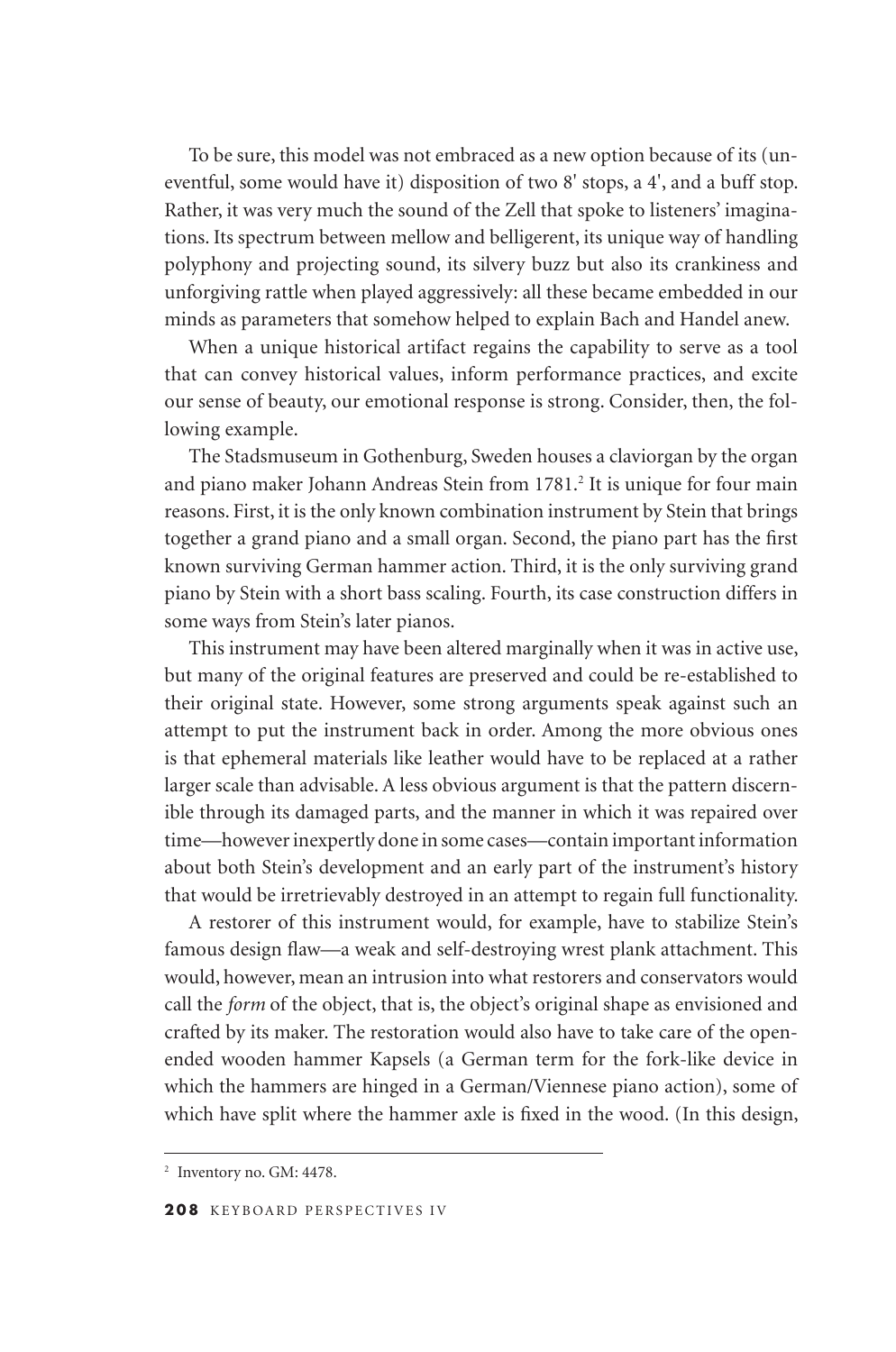the hammer shanks turn freely on felt bushings hidden between two fork-like Kapsel ends). A comparison of Stein's surviving instruments reveals that Stein himself soon became aware of this problem, and closed the Kapsel ends in some subsequent instruments with glued-on lids, in order to prevent their splitting.<sup>3</sup> Shortly thereafter, he turned the setup around, fixing the axles in the hammer shanks instead, and moving the bushings to the Kapsel ends on either side. This reduced the pressure between axle and wood, and prevented the Kapsels from splitting, enabling Stein to leave out the lids once again. To carry out a satisfactory restoration of the Kapsels in the 1781 claviorgan, one would not only have to re-glue them but also to stabilize them to prevent further splitting down the road, most appropriately by adding lids in Stein's own style. This would be perfectly functional and in style; it would, however, also falsify the evidence, and the story of Stein's learning process would get lost.

Finally, a restoration to the instrument's original state would destroy any evidence that documents the practical use and treatment the instrument received after its arrival in Sweden. For example, several layers of hammer leather were added over time to the original ones (which are still in place); there are odd traces of detaching and re-gluing the original layer, together with the whole package of added ones, in a number of instances where cuts at the hammer's sides made to trim non-original hammer leathers into shape coincide with some noticeable, not-trimmed (and therefore later) glue squeeze-out from under the original leathers; and various attempts were made to adjust and patch the hammer beak leathers because of wear on the original ones.

Traces like cuts to trim the leathers and glue squeeze-out belong to the *substance* of an artifact, a term that addresses any surviving evidence of the work process itself. A professional conservator, guided by the principles dictated by her profession and by the policies of her employer, would preserve such evidence at all costs, even at the cost of the instrument remaining mute in the future. Even in this example, emotions tend to run high in the case of violations. A loss of historical substance through deterioration is a worrisome reality in the museum professions anyway, and any intervention that would add to such a loss is typically ruled out.

How, then, are historic organs to be addressed? The title of John Watson's stellar book about the "paradox of restoration" puts the problem squarely: organs are, most of the time, "artifacts in use." Organs cannot simply be left alone in their locations as monuments of the past, unplayable, and in a state of

<sup>&</sup>lt;sup>3</sup> Such as the piano from 1783 in the Ringve Museum, Trondheim, inventory no. RMT 771.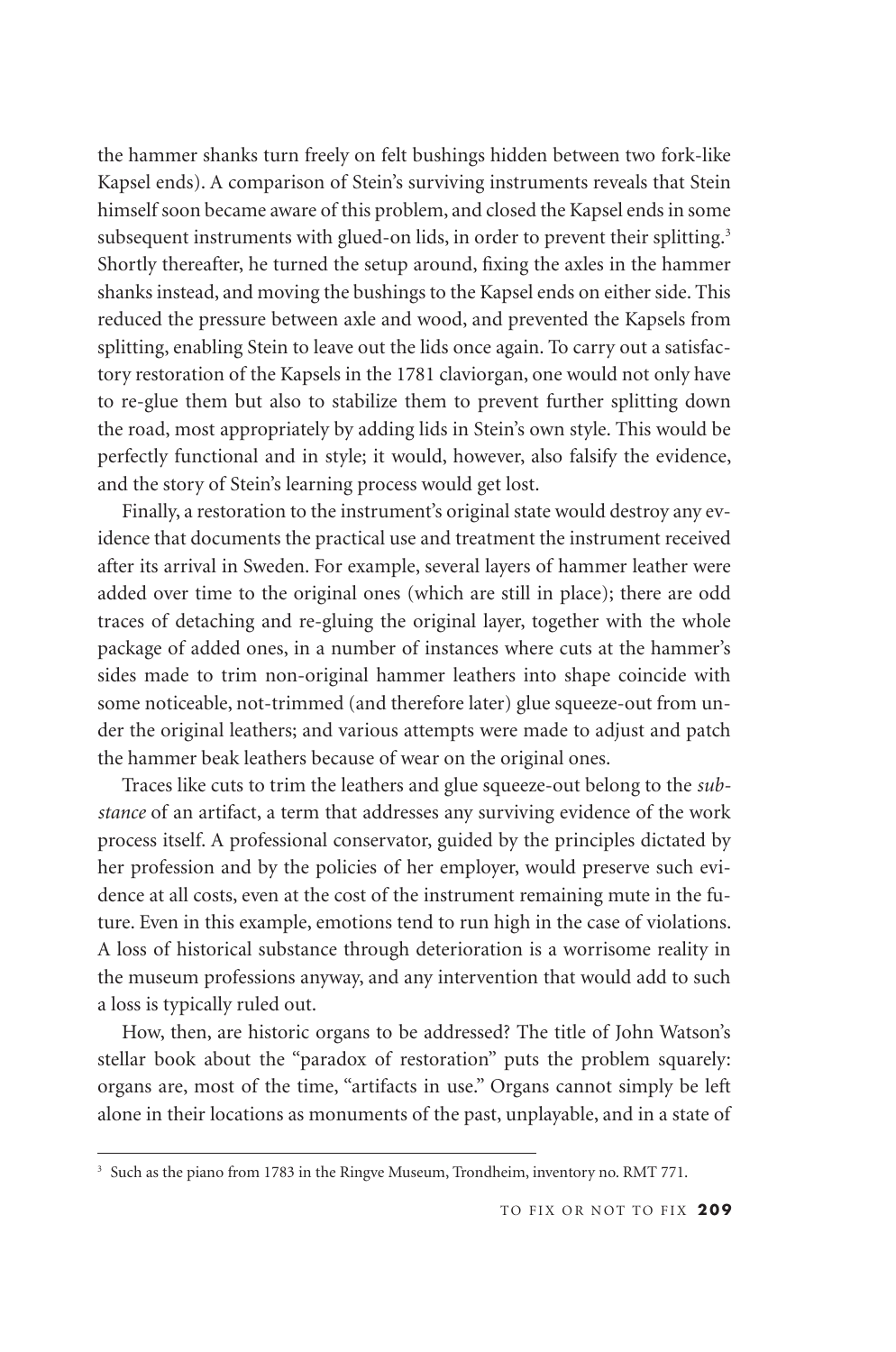"mummification that extends [their] existence without also extending [their] life" (p. 188). On the one hand, there is too much general interest in them to let them fall into disuse: "Unlike many museum artifacts, historic organs and their period music enjoy a popularity that demands their use" (p. 189). Organs are also "site specific, and carry rich social associations" (p. 7), not unlike architecture, and their utilitarian value for their local everyday users cannot simply be neglected. On the other hand, organs are, after all, historic artifacts, to which rigorous preservation standards should apply.

Since the historic organ's status, in many ways, is therefore more complex than that of most other museum artifacts, its treatment, too, needs to be approached in a special manner. In organ restoration, the goals of preserving material and preserving utility, of conservation and restoration, need to find a balance.

The book's organization mirrors the path toward such a balance. In part one, the author spends considerable time and care explaining the philosophical foundations of organ conservation. In parts two and three, he then proceeds to more detailed discussions from two perspectives, with the twin aims of informing the organ specialist about the principles and ethics of museum conservation, and bringing the conservation specialist up to date with the organ restorer's purposes and techniques. The ultimate goal, outlined in the rather shorter fourth part, is, as the title of the section says, "a team approach to major conservation projects." Cooperative strategies are in fact discussed throughout the entire book, so this part serves mostly as a summary.

Watson thus guides specialists from different disciplines, with their contrasting ethical codes, toward viewing their differences as an asset that ultimately serves to solve the task of a "restorative conservation" better than any more single-minded approach. His well-supported and open-minded call for negotiations is an especially gratifying aspect of the book. The somewhat rigorous structure of the individual chapters, moderated and enhanced by Watson's beautifully clear language, serves as an effective tool to keep the reader's emotional responses at bay, and to suggest, again and again, analytical techniques that permit better access to the topic.

No stone remains unturned during Watson's exploration of his topic. Whenever, for example, ethical codes are mentioned, they are discussed in detail and carefully referenced; if the "evidence-collecting methods" during the "pretreatment investigation" require practical examples, the reader is treated to several pages of illustrated discussions of raking light and ultraviolet light testing methods of great informative value (pp. 113ff.). Not only organ specialists, but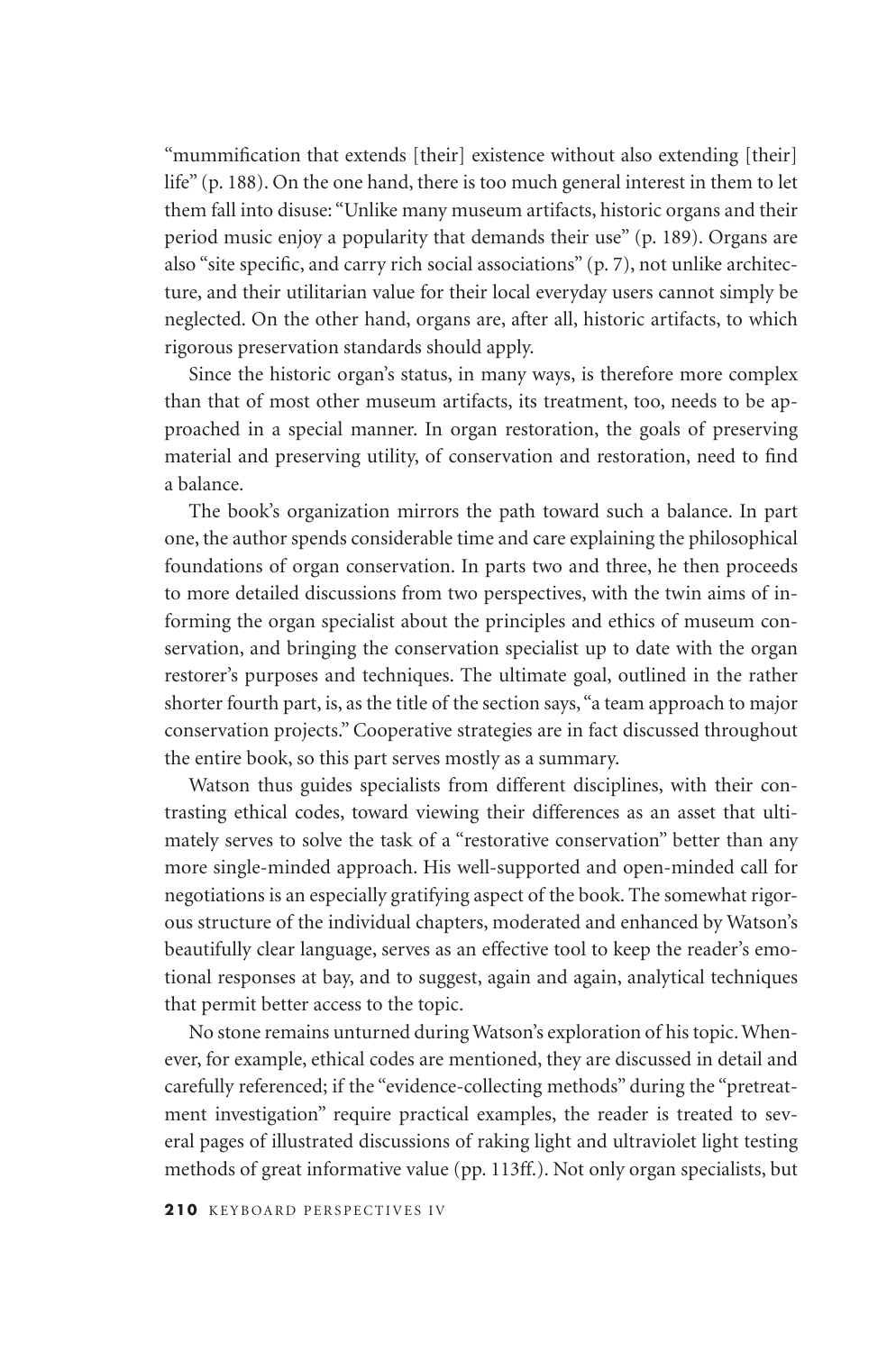in fact anyone who is interested in the assessment, preservation, maintenance, restoration, or use (or non-use) of a musical instrument will draw great benefit from the level-headed and systematic approach demonstrated here.

Arguably the heart of the work is a small table in its very middle (p. 103, explained in detail during the entire following section), which outlines, for the organ specialist, the "elements of conservation." "Accessibility (making artifacts understandable), durability (helping artifacts survive), integrity (protecting historical evidence) and practicality (economic and safety considerations)" form together one axis. They mesh, on the other axis, with "investigation, intervention, prevention and communication," leading to sixteen text boxes that provide direct guidance for an informed action.

So, to take an example, the intersection of "integrity" and "investigation" results in the recommendation to "investigate historical evidence & treatment alternatives to preserve evidence." The combination of "practicality" and "intervention," meanwhile, draws attention to the necessity to "fit intervention to time and cost constraints." While, at first, none of these recommendations seems earth-shattering, the crucial twist is that they all appear on one and the same hierarchical level. In a large organ restoration project, concerns of documentation, conservation, accessibility, and economy need to be balanced against each other, and no step, viewed alone, is inherently better or worthier than another.

This twist is what makes Watson's model of a team approach possible in practice, as outlined in the final section: "the important thing in planning restoration" with a specialized conservation team "is to have all values sympathetically represented." An "awareness of special authority of various experts" should guide the negotiations, which would, then, never have to deteriorate into mere "vote counting" (p. 196). "Stewardship" should take precedence over "egos," and not the other way round.

Four appendices accompany the work. The first provides information about the accompanying web resource, which supplies photos in color, additional information, errata, and links to further resources, and the last provides a list of photos, credits and notes. Appendix 2 lists six short restoration reports on various small and medium-sized organs; the "Guidelines for Conservation" of the Organ Historical Society are reprinted in full in Appendix 3. The impressive bibliography belies Watson's humble stance at the outset, when he describes his role as "that of a journalist or ethnographer," who reports on the contrasting cultures of organ builders and conservators respectively (p. xiii). Not only is this book an amazing example of a difficult topic well-treated, but it also sup